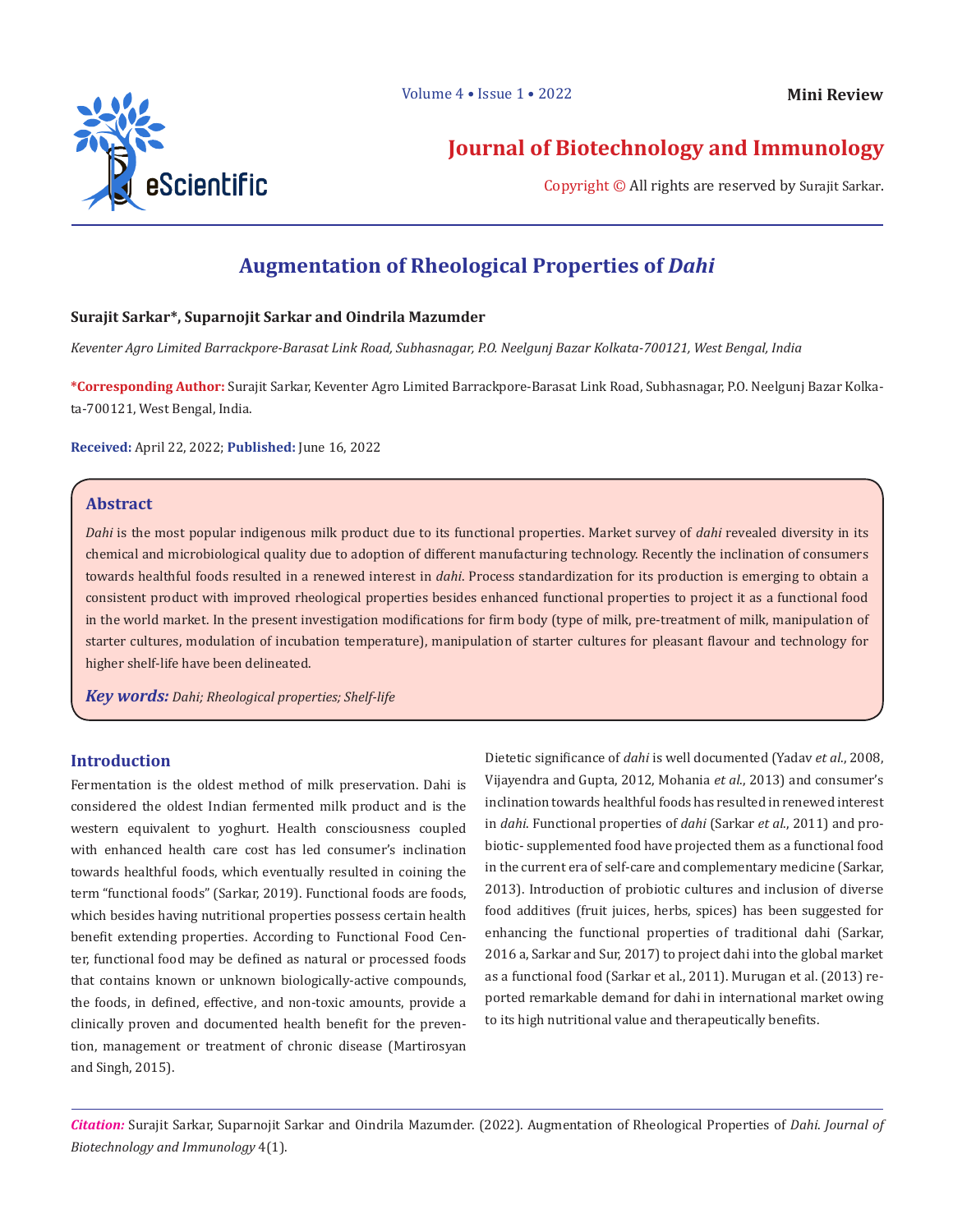Several market survey reports indicate diversity in physico-chemical, microbial, nutritional and therapeutic properties of dahi (Sarkar et al., 1996 a, b, Sarkar, 2008, Shekh et al., 2009, Dey et al., 2011, Chanda et al., 2013, Islam et al., 2017, Patel et al., 2018). Numerous attempt have been made to enhance the functional properties of dahi with the incorporation of plant (oats, rice and almond) milk (Rai et al., 2018), flax lignan (Paul et al., 2016), inclusion of probiotics (Shandilya et al., 2016), co-encapsulation of probiotics with prebiotics (Vivek et al., 2013) and inclusion of microencapsulated flaxseed oil microcapsules (Goyal et al., 2016). Relatively limited efforts have been taken to improve the rheological properties of traditional dahi. In the present article, an attempt has been made to review diverse research findings to suggest technological modifications that can be adopted for optimizing dahi production with augmented rheological properties with enhanced shelf-life to project dahi as a functional food in the world market.

#### **Modifications For Firm Body**

### **Type of milk**

Numerous research on modulation of milk composition have been done to obtain dahi with desirable rheological properties. Attempt to manufacture dahi from milk from different breeds such as cow, buffalo, goat or their admixtures have been reported. Acidification of milk under the influence of starter cultures is important to obtain dahi with desirable rheological properties and extent of acidification is influenced by the buffering capacity of the milk, which is influenced by the total solids content of milk (Gastaldi et al., 1997, Varghese and Mishra, 2008). Whey expressed after the growth of a mixed culture of Streptococcus thermophilus and Lactobacillus delbrueckii subsp. bulgaricus in milk is capable of inhibiting a wide range of undesirable as well as pathogenic microorganisms. Highest inhibitory activity were noted in buffalo milk, followed by in cow milk and goat milk (Singh and Kaul, 1982), indicating better growth of yoghurt starters in buffalo milk than in cow milk or goat milk. Attempts were also made to investigate rate of acidification in mixed milk by yoghurt cultures. Highest rate of acid development by yoghurt cultures were noted in sterilized goat milk, followed by in mixed goat milk and cow milk or cow milk (Bozanic et al., 1998). In general, the citrate content in goat's milk is rather low when compared with cow's milk and, as a consequence, such milk may not be suitable for diacetyl production by mesophilic lactococci alone (Abrahamsen and Rysstad, 1991). However, low levels of acetaldehyde in goat's yoghurts have been attributed to the relatively high concentration of glycine in the milk; glycine can inhibit

the enzyme involved in the conversion of threonine to acetaldehyde and glycine (Abrahamsen and Rysstad, 1991). Yoghurt obtained from goat milk have a loose body due to lower as1-casein content and high casein micelle dispersion coupled with the low buffering capacity of goat milk, resulting in over-acidification (Martín-Diana et al., 2003). Problem of low firmness and high whey separation in goat milk yoghurt could be overcome by rigorous monitoring of the heat-treatment, incubation temperature and concentrations of fat, protein and total solids (Lucey, 2002, Abbasi et al., 2009, Espírito-Santo et al., 2013).

Different attempts were made to fortify or supplement milk for enhancing it total solid content with the objective of producing dahi with desirable rheological properties. In an experiment, whey-soya milk (5:1) was finally diluted to 9:1, 8:1, 7:1 and 6:1 with whey and skim milk powder was added to have the final total solid concentration of 16, 18 and 20 %. Dahi prepared from whey-soya milk having whey to soybean ratio of 5:1 and 20 % total solids was found to be most acceptable in terms of production time (5 h) and sensory evaluation scores (7.7 on 9 point hedonic scale). Whey-soya milk dahi was comparable to milk dahi and could be stored up to 10 days (Rathi et al., 2015). Attempt was made to produce dahi from milk incorporated with spray-dried iron-whey protein concentrate (Fe-WPC) conjugate and ferrous sulfate (FeSO4). Dahi obtained from Fe-WPC conjugate fortified milk (15-25 mg/L) had better sensory, textural and physical attributes as compared with those obtained from FeSO4 fortified milk and control dahi (Gandhi et al., 2022).

Raju and Pal (2014) suggested fortification of milk with fiber (inulin and soy fiber) at a level of 1.5 % during the manufacture of misti dahi, though their overall acceptability were significantly lower than control dahi but above the minimum acceptable score. Fortified low fat functional dahi prepared with the supplementation of skimmed buffalo milk with 0.5% β-glucan had significantly less whey separation, higher viscosity, better instrumental color values and sensory scores in comparison to control dahi and other dahi prepared with different levels (0.25, 0.75 and 1.0%) of β-glucan (Bhaskar et al., 2017). In a another research, Singh et al. (2012) fortify stirred dahi with Strawberry polyphenol extract (0.5 mg ⁄mL) and the resultant product had higher scores than control dahi for flavour, consistency, appearance and overall acceptability throughout the storage of 14 days at 7-8°C. Dahi was prepared from by mixing cow milk with coconut milk showed increasing trends in the values for pH, Total Solids but reverse trend in acidity, protein and carbohydrate (Matin et al., 2020).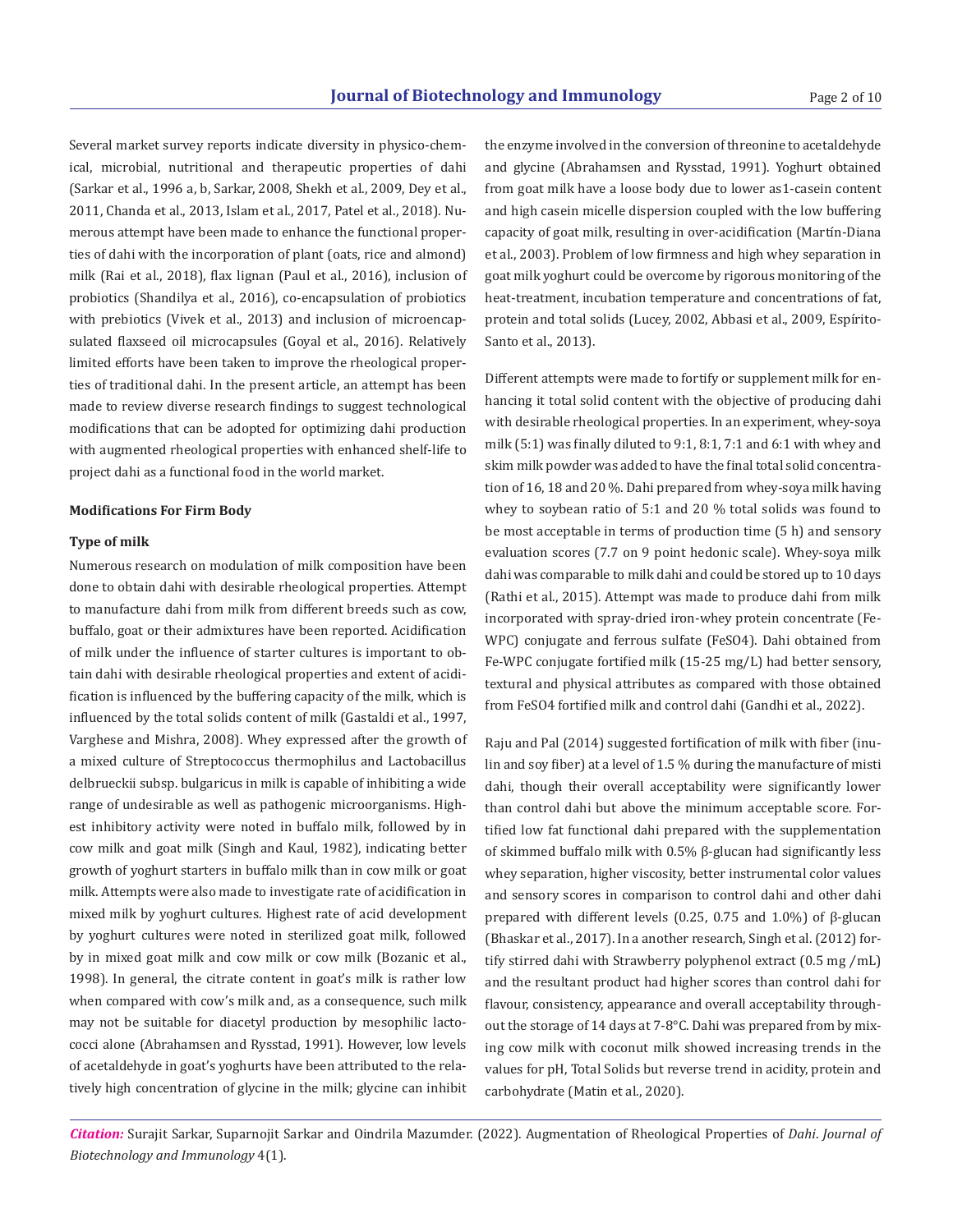#### **Pre-treatment of milk**

Heating of milk is an important processing variable for the preparation of yogurt and it influences the physical properties and microstructure of yogurt (Lee and Lucey, 2010). When the pH of preheated milk decreases during fermentation, denatured whey proteins aggregate and extensive cross-linking between whey proteins and caseins occurs (Lee and Lucey, 2004). During the manufacture of fermented milk products, milk is heat treated with the objective of destroying the microorganisms, to increase shelf life, to improve texture and ultimately to improve the quality of final products (Anwer et al., 2013). Shekhar et al. (2013) recommended boiling of milk without holding period in contrast to heating at 63°C/30 min to produce best quality dahi with least syneresis (6.8 vs 7.2 ml). Heattreatment of milk at 90°C/30 min should be recommended due to a firm curd formation with elongated micelle of size about 235nm with protein matrix consisted of a long micellar chain over 70°C, which resulted in a soft product with an open structure and spherical shaped casein of size about 300 nm (Tomar and Prasad, 1989, Turambekar and Kulkarni, 1991). Heat-treatment of milk at 90°C or  $95^{\circ}$ C were reported to be equally good for obtaining fermented milk products with less syenersis, more viscosity, better texture profile and overall acceptability (Anwer et al., 2013).

Milk intended for dahi manufacture could be concentrated either by addition of sweet cream butter milk, condensed cow skim milk or with the adoption of vacuum concentration or by membrane processing such as Ultrafiltration process and Reverse osmosis and should not have a total solid content of more than 14% (Roy Chowdhury and Bhattacharyya, 2014). Concentration of milk intended for dahi manufacture employing ultrafiltration is more promising in contrast to the addition of skimmed milk powder. Marafon et al. (2011) had delineated distinct rheology properties of fermented milks manufactured from milk concentrated by different methods. Addition of skimmed milk powder result in a product with comparable viscosity but greater syneresis in comparison to ultrafiltration. Adoption of ultrafiltration as a method of milk concentration may be advantageous due to greater retention of milk properties as it does not have any additional heat treatment, whereas powdered caseinates or skimmed milk are subjected to heat during its manufacture. Ultrafiltration proved to be superior to skimmed milk powder addition due to increased whey retention and better viscosity in goat milk fermented products (Moreno-Montoro et al., 2018). These differences may be attributable to casein alteration by the spraydrying process or to the increase of all milk compounds in the same proportion with the addition of powdered skimmed milk, whereas

ultrafiltration of milk mainly concentrates caseins, which are responsible for formation of the yoghurt coagula (Domagała, 2012, Moreno-Montoro et al., 2015). Higher rate of acid development was noted in dahi prepared from concentrated ultrafiltered cow milk in contrast to those obtained from normal cow milk, higher being observer at higher concentration (Khurana et al., 2014). Dahi prepared from ultrafiltered milk and milk with added ultrafiltrate retentate had greater firmness, stickiness, work of shear, work of adhesion and sensory scores and lower whey syneresis than those made from milk with added skim milk powder (Meena et al., 2015).

Pushkala and Srividya (2011) encountered significantly lower whey syneresis in dahi obtained with substitution of skimmed milk powder by 0.15% Aloe gel even after storage at 10°C for 7 days. Dahi obtained employing a combination of 10% sugar with 2% culture scored highest for body and consistency and an elevation in sugar level to 14% induced lowering of scores (Akter et al., 2010). Natural yoghurt obtained from 15-70% fresh cow milk and 85-30% soya milk had enhanced protein content and exhibited a protein–efficiency ratio of 2.60 (Karmas and Bachmann, 1991). Substitution of 25% buffalo milk with soymilk is suggested during the production of misti dahi employing Lactocoocus lactis subsp. lactis culture (Singh et al., 2015). In a recent study, Pratap et al. (2018) concluded that dahi manufactured with 30% replacement of toned milk with soy milk is most acceptable in terms of organoleptic properties as well as physico-chemical properties. Islam et al. (2016) recommended use of 5% carrot juice with skim milk for preparation of dahi with acceptable taste, flavour, body and consistency with lower bacterial count. In another study. Sarker et al. (2018) suggested incorporating 15% carrot juice whole milk to obtain dahi with highest organoleptic properties.

#### **Manipulation of starter cultures**

Good quality fermented milk could be produced from a milk without enhancing its total solid content with the adoption of exopolysaccharide (EPS) producing starter cultures. Advantages proclaimed with the application of EPS producing cultures are requirement of low levels of chemical additives (De Vuyst et al., 2001, Jolly et al., 2002), better textural attributes at low total solid content (Wacher-Rodarte et al., 1993, De Vuyst et al., 2001) and improved sensory properties (Folkenberg et al., 2006).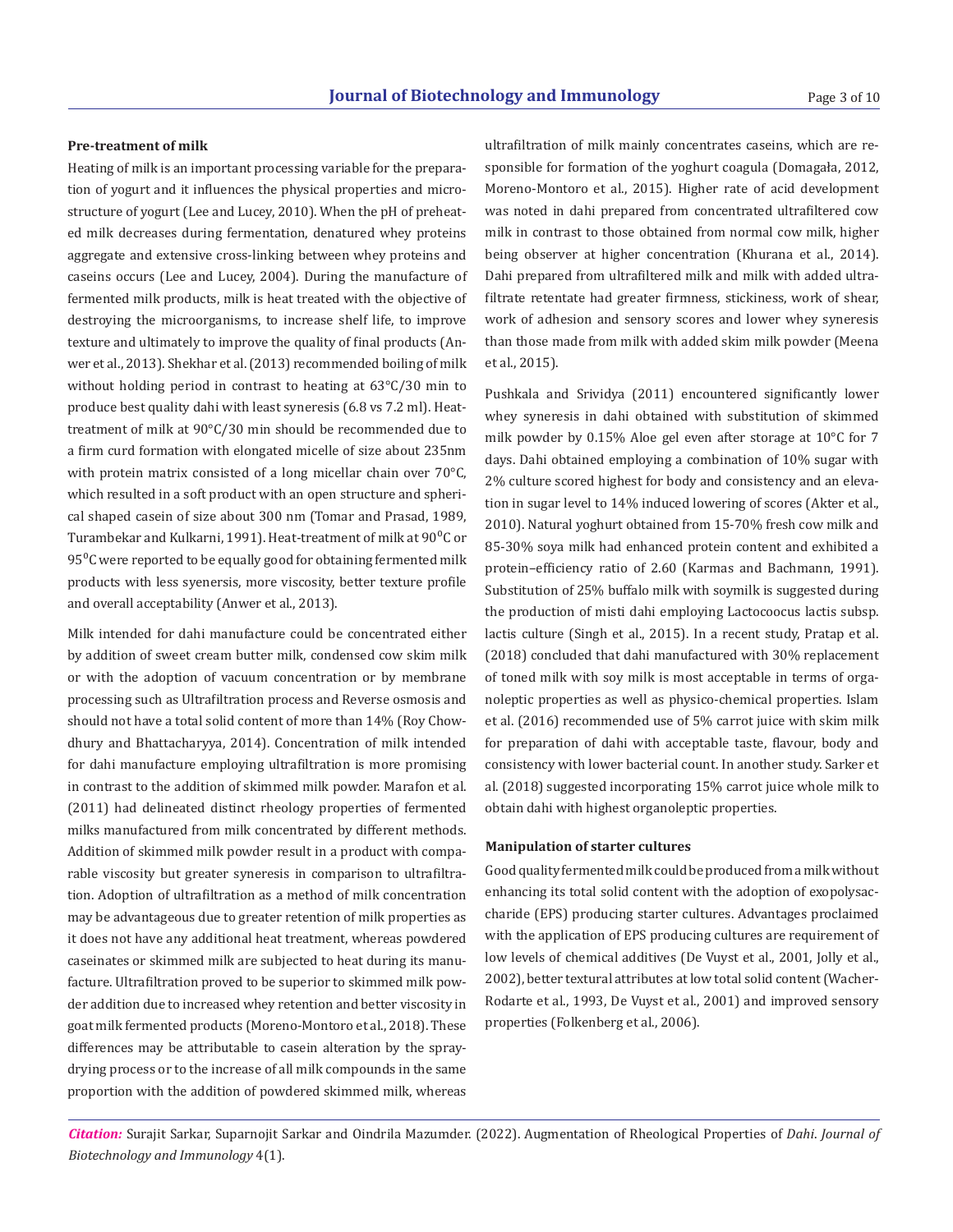The rheological properties of the polysaccharides depend on the monomeric composition, the number of side chains, the chain length and the charge (neutral or anionic) of the polysaccharides, as well as the anomeric configuration of the monosaccharides and the sequence in which they are arranged (Nath and Malik, 2016). Exopolysaccharides of microbial origin are long chain, high-molecular-mass water-soluble polymers which may be ionic or non-ionic and have potential applications in food industries as texturizers, viscosifiers, emulsifiers and synerisis-lowering agents due to their pseudoplastic rheological behaviour and water-binding capacity (Cerning, 1990). Vijayendra et al. (2008) reported EPS produced by non-ropy strain of Leuconostoc sp. CFR 2181, isolated from dahi consisted mainly of 91% glucose with minor quantities of 1.8% rhamnose and 1.8% arabinose. Most common EPS producers are Lactobacillus casei, Lactobacillus acidophilus, Lactobacillus brevis, Lactobacillus curvatus, Lactobacillus delbrueckii subsp. bulgaricus, Lactobacillus helveticus, Lactobacillus rhamnosus, Lactobacillus plantarum, Lactobacillus johnsonii etc.

Low fat dahi obtained employing EPS producing cultures of L. Lactis subsp. lactis PM23, S. thermophilus ST and L. lactis NCDC 191 found to be more acceptable in terms of body, texture and flavour in contrast to dahi made with EPS non-producing culture NCDC 167 (Behare et al., 2009). Isolated strain of Streptococcus thermophilus IG16 was capable of producing both capsular and ropy polysaccharides (211 mg/L) comprising of rhamnose and galactose (5.3:1) and its application resulted in less syneresis in curd (Behare et al., 2010). Lactobacillus fermentum V10 was capable of producing 247.37±0.76 mg/L polysaccharides and its inclusion in low fat dahi exhibited optimum acid production, lesser whey separation, higher viscosity, increased adhesiveness and stickiness whereas decreased firmness and work of shear as compared to control dahi made employing L. delbrueckii subsp. bulgaricus NCDC 285 or L. delbrueckii subsp. bulgaricus 09 cultures with or without addition of exopolysaccharides (Behare et al., 2013). Microstructural studies showed that dahi made with EPS-producing strains had relatively compact linear structure with more open structure and pores with discontinuous casein matrix than the controlled dahi (Praveen, 2000).

#### **Modulation of incubation temperature**

Fermentation occurs in three distinct and noticeable phases. Diverse chemical and biochemical reactions that occur during the lactic acidification process (Lucey, 2004) result in slight decrease in pH at the initially phase, followed by a rapid decline in pH values at second phase and the third phase is characterized by a tendency to

stabilization, with little variation in the pH levels (Brabandere and Baerdemaeker, 1999, Jeanson et al., 2009). A portion of lactic acid combines with calcium to form calcium lactate. The casein devoid of calcium is coagulated at isoelectric point and the fermentation is accompanied by gelling of protein and appearance of clear whey on the surface of the product.

Faster fermentation at a higher incubation temperature may be preferred for industrial production but it can lead to several defects like an increase in whey separation (Lee and Lucey 2003, 2004, Purwandari et al., 2007), a decrease in gel firmness, viscosity and smoothness, poor sensory properties (Tamime and Robinson, 2007, Wu et al., 2009) and a weaker protein network with a coarser microstructure (Lee and Lucey 2004). Contraction of the protein strands due to rapid acidification and increased hydrophobic interactions at higher fermentation temperature resulted in a weaker network containing thinner protein strands and thereby higher syneresis (Lee and Lucey, 2004). Lower fermentation temperature may be advantageous over higher fermentation temperature. Cryo-scanning electron microscopy and confocal laser scanning microscopy of buffalo yoghurt denoted a compact microstructure with better viability of probiotic L. acidophilus La-5 at lower (37°C) fermentation temperature but firmer body with a more porous microstructure and a higher degree of syneresis at higher (43°C) culturing temperature (Nguyen et al., 2014).

#### **Manipulation of Starter Cultures for Pleasant Flavour**

Metabolic activities of starter cultures differ with the type of milk resulting in diverse fermented products with distinct chemical composition and different volatile compounds (Guler and Gursoy-Balci, 2011). An enhancement in volatile acidity (2.9 vs. 2.6 ml/50g) with the inclusion of L. acidophilus R and Leuconostoc dextranicum with LF-40 were reported (Sarkar et al., 1996 a), however a decline in volatile acidity (2.4 to 1.7 ml/50g) were encountered with the inclusion of nisin @ 25 RU/ml to the dahi after 12h of incubation (Sarkar and Misra, 2002). Vijayendra and Gupta (2014) noted higher volatile acidity production by dahi cultures in buffalo milk (32.5 ml/50 g) than in cow milk (29.2 ml/50 g) but reduced (16 ml/50 g) with the conjugated growth with probiotic cultures (Lactobacillus acidophilus and Bifidobacterium bifidum), irrespective of the type of milk. Similarly, production of volatile acidity and acetaldehyde by yoghurt cultures enhanced significantly with the inclusion of probiotic cultures in both types of milk.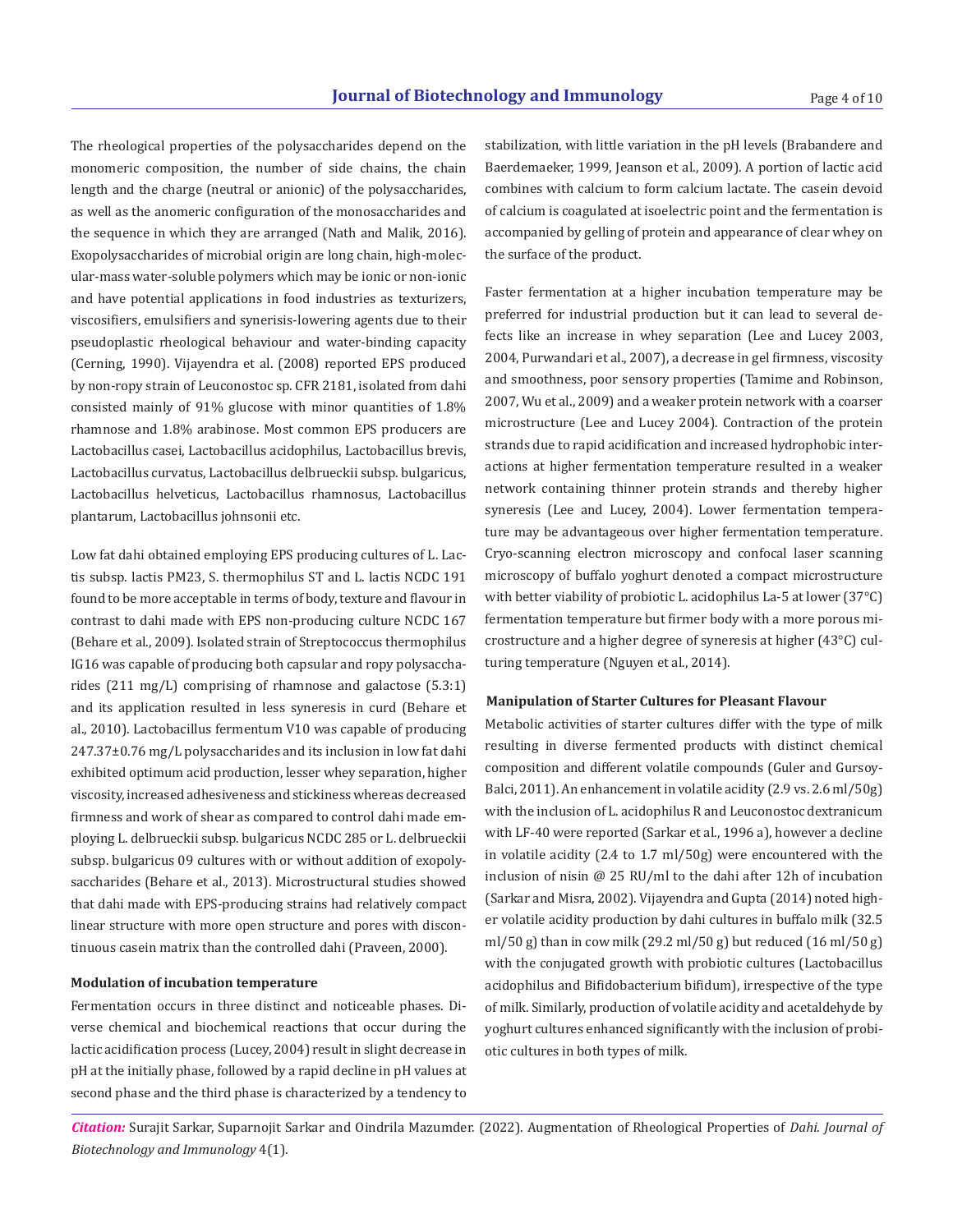Use of soya milk for the manufacture of dahi is reported but its acceptability is lower due to its weak body and unpleasant flavour. Akabanda et al. (2010) suggested fermentation of soymilk to overcome the drawbacks and to make it more acceptable like other cultured dairy products. Dahi obtained from admixture of cow and coconut milk had lower sensory scores in contrast to normal dahi. Use of flavoring agents is suggested for improvement in its sensorial acceptability (Matin et al., 2020).

# **Technology for Higher Shelf-Life**

The major problem associated with dahi is rapid deterioration of its quality and reduction of its shelf life due to frequent microbial contamination. Bio-preservatives such as nisin, naturally elaborated by Lactococcus lactis subsp. lactis can be added to fermented milk products to restrict the growth of starter cultures to avoid postacidification. Mitra et al. (2010) reported production of nisin by L. lactis W8 during dahi manufacture'', which exhibited antibacterial activity against spoilage and pathogenic bacteria. Due to least postacidification (0.69% lactic acid after 120h of storage at  $15 \pm 1$ °C) and highest volatile acid production (2.3 ml 0.1 N NaOH/50 mg curd after 6 h of incubation at  $42 \pm 1^{\circ}$ C), incorporation of nisin (25 RU/ml) was recommended for the manufacture of stirred yoghurt containing nisin (Sarkar, 2016 b).

Attempt have been made to obtain spray dried dahi blended with different concentrations of maltodextrin (5 to12.5%) employing an inlet temperature of 120-140oC and outlet temperature of 70oC. Inclusion of 7.5% maltodextrin in dahi is recommended to obtain spray dried dahi owing to highest survival rate of lactobacilli (0.62±.4%) (Kothakota et al., 2014) due to encapsulating effect of maltodextrin (Oldenhof et al., 2005). Effect of addition of potato mash on the shelf-life of dahi revealed a decline in shelf-life resulting from enhanced fermentation due to added potato mash (Amin et al., 2012). Glusac et al. (2015) reported less post acidification in yoghurt due to addition of honey and whey protein concentrate during 21 days of storage at 4±1°C. **References**

Shelf-life of dahi can enhanced with starter manipulation. As per FSSAI specification dahi should have an acidity of 0.70-0.90 % (BIS, 1980). After 72 h of storage of curd obtained by culturing with Brevibacillus brevis MMB 12 had lowest acidity (0.64%) and highest viable count (4.4x1010 cfu/ml) in contrast to those obtained employing Lb. delbrueckii subsp. bulgaricus (1.26% and 0.50x1010 cfu/ml) or 1:1 mixed Brevibacillus brevis MMB 12 and Lb. delbrueckii subsp. bulgaricus (0.72% and 0.38x1010 cfu/ml)

indicated that Brevibacillusbrevis MMB 12 does not have the ability to ferment lactose. Application of such starter cultures would be beneficial to avoid post acidification (Kiran et al., 2012).

Ultrasonication is an emerging non-thermal processing technique used in food and dairy industry to improve the quality properties. Ultrasound has been shown to affect dairy protein denaturation (Villamiel and De Jongm 2000) and induced lowering of fermentation time (4-5h vs. 6-7h) during the manufacture of dahi from milk sonicated at different power level (96 to 498 W) and pulsations (30-70) for 1- 2h in contrast to normal method where milk is heated to 90ºC to and cooled to 37ºC for starter inoculation. Higher firmness (125.71  $\pm$  0.07g vs. 95.05  $\pm$  0.02g and an improvement shelf life of the curd by 2 days due to sonication treatment were noted (Banuu Priya et al., 2015).

Shelf-life of dahi can also be extended employing a mild heat treatment process named as thermization. Thermization is done at a temperature ranging between 50°C/30 min to 70°C/14 s), which is below pasteurization temperature (Sarkar et al., 1992 a, b, Behare and Prajapati 2007). Thermization of cultured milk product restrict over-acidification and development of off flavours by limiting the growth of contaminating flora.

#### **Conclusion**

Dahi, an Indian fermented milk product may be categorized as functional food owing to its nutritional and therapeutic significance. Rheological properties of traditional dahi could be enhanced by adopting modifications for firm body (type of milk, pre-treatment of milk, manipulation of starter cultures, modulation of incubation temperature), manipulation of starter cultures for pleasant flavor. Technology modulation for higher shelf-life of dahi is also suggested. Production of dahi with improved rheological properties and higher shelf-life may extend market reach and project dahi as functional food in global market.

- 1. Abbasi, H., Mousavi, M.E., Ehsani, M.R., D-Jomea, Z.E., Vaziri, M., Rahimi, J. and Aziznia, S. (2009). "Influence of starter culture type and incubation temperatures on rheology and microstructure of low fat set yoghurt. Int. J. Dairy Technol., Vol. 62, pp. 549-55.
- 2. Abrahamsen, R.K. and Rysstad, G. (1991). "Fermentation of goats' milk with yogurt starter bacteria: a review", Cult. Dairy Prod. J., Vol. 29, pp. 20-22.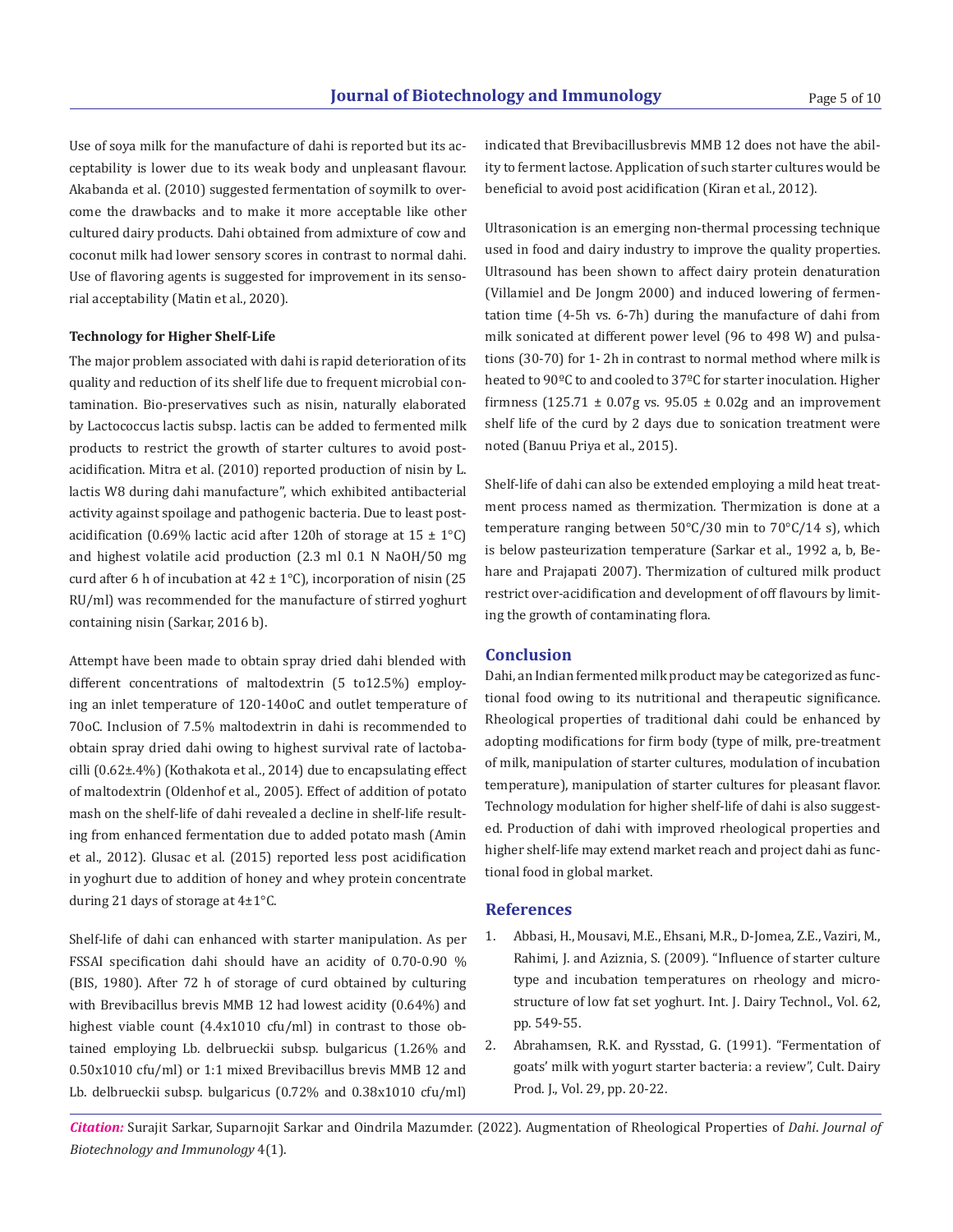Page 6 of 10

- 3. Akabanda, F., Owusu-Kwarteng, J.R.L.K., Glover, R.L.K. and Tano-Debrah, K. (2010). "Microbiological characteristics of Ghanian traditional fermented milk product, Nunu", Nature Sci., Vol. 8, pp. 178-87.
- 4. Akter, N., Nahar, A., Islam, M. N. and Al-Amin, M. (2010). "Effects of different level of starter culture and sugar on manufacturing characteristics of Misti Dahi (Sweet Yoghurt)", J. Bangladesh Agril. Univ., Vol. 8, pp. 245-52.
- 5. Amin, M.R., Islam, M.N., Habib, M.A. and Islam, F. (2012). "Shelflife of dahi (Yogurt) with or without potato mash", Bangladesh Vet., Vol. 29, pp. 22-30.
- 6. Anwer, M., Ahmad, S., Sameen, A. and Ahmed, S. (2013). "Effect of different heating temperatures on the rheological properties of lactic gel made from buffalo milk", J. Fd. Chem. Nutr., Vol. 1, pp. 33-41.
- 7. Banuu Priya, E.P, Sinija, V.R. and Alagusundaram, K. (2015). "Application of ultrasound for extending the shelf life of curd", Indian J. Dairy Sci., Vol. 68, pp.127-31.
- 8. Behare, P., Singh, R. and Singh, R.P. (2009). "Exopolysaccharideproducing mesophilic lactic cultures for preparation of fat-free Dahi - an Indian fermented milk", J. Dairy Res., Vol. 76, pp. 90- 97.
- 9. Behare, P.V. and Prajapati, J.B. (2007). "Thermization as a method for enhancing the shelf life of cultured buttermilk", Indian J. Dairy Sci., Vol. 60, pp. 86-93.
- 10. Behare, P.V., Singh, R., Nagpal, R. and Rao, K.H. (2013). "Exopolysaccharides producing Lactobacillus fermentum strain for enhancing rheological and sensory attributes of low-fat dahi", J. Fd. Sci. Technol., Vol. 50, pp. 1228-32.
- 11. Behare, P.V., Singh, R., Tomar, S.K., Nagpal, R., Kumar, M. and Mohania, D. (2010). "Effect of exopolysaccharide-producing strains of Streptococcus thermophilus on technological attributes of fat-free lassi", J. Dairy Sci., Vol. 93, pp. 2874-79.
- 12. Bhaskar, D., Khatkar, S.K., Chawla, R., Panwar, H. and Kapoor, S. (2017). "Effect of β-glucan fortification on physico-chemical, rheological, textural, colour and organoleptic characteristics of low fat dahi", J. Fd. Sci. Technol., Vol. 54, pp. 2684-93.
- 13. BIS (1980). "Specifications for dahi", BIS: 9617, Bureau of Indian Standards, Manak Bhawan, New Delhi, India.
- 14. Bozanic, R., Tratnik, L. and Maric, O. (1998). "The influence of goat milk on the viscosity and microbiological quality of yoghurt during storage", Mljekarstvo., Vol. 48, pp. 63-74.
- 15. Brabandere, A. and Baerdemaeker, J. (1999). "Effects of process conditions on the pH development during yoghurt fermentation", J. Fd. Engin., Vol. 41, pp. 221-27.
- 16. Cerning, J. (1990). "Extracellular polysaccharides produced by lactic acid bacteria", FEMS Microbiol. Rev., Vol. 87, pp.113-30.
- 17. Chanda, G.C., Islam, M.R., Ghosh, K.K. and Deb, A. (2013). "Study on chemical and microbiological quality of Bogra dahi in Bangladesh", YYU Veteriner Fakultesi Dergisi, Vol. 24, pp. 129-32.
- 18. De Vuyst, L., De Vin, F., Vaningelgem, F. and Degeest, B. (2001). "Recent developments in the biosynthesis and applications of heteropolysaccharides from lactic acid bacteria", Int. Dairy J., Vol. 11, pp. 687-707.
- 19. Dey, S., Iqbal, A., Ara, A. and Rashid, M.H. (2011). "Evaluation of the quality of dahi available in Sylhet Metropolitan City", J. Bang. Agric. Univ., Vol. 9, pp. 79-83.
- 20. Domagała, J. (2012). "Instrumental texture, syneresis, and microstructure of yoghurts prepared from ultrafiltrated goat milk: effect of degree of concentration", Int. J. Fd. Prop., Vol. 15, 558-68.
- 21. Espírito-Santo, A.P., Lagazzo, A., Sousa, A.L.O.P., Perego, P., Converti, A. and Oliveira, M.N. (2013). "Rheology, spontaneous whey separation, microstructure and sensorial characteristics of probiotic yoghurts enriched with passion fruit fiber", Fd. Res. Int., Vol. 50, pp. 224–31.
- 22. Folkenberg, D.M., Dejmek, P., Skriver, A., Skov Guldager, H. and Ipsen, R. (2006). "Sensory and rheological screening of exopolysaccharide producing strains of bacterial yoghurt cultures", Int. Dairy J., Vol. 16, pp. 111-18.
- 23. Gandhi, K., Gautam, P.B., Sharma, R. Mann, B. and Kumar, K. (2022). "Effect of incorporation of iron-whey protein concentrate (Fe-WPC) conjugate on physicochemical characteristics of dahi (curd)", J. Fd. Sci. Technol., Vol. 59, pp. 478-87.
- 24. Gastaldi, E., Lagaude, S., Marchessau, S. and Tarado Le Fuente, B. (1997). "Acid milk gel formation as affected by total solid content", J. Fd. Sci., Vol. 62 , pp. 671-75.
- 25. Glusac, J., Stijepić, M., Đurđević-Milošević, D., Milanović, S., Kanurić, K. and Vukić, V. (2015). "Growth and viability of Lactobacillus delbrueckii subsp. bulgaricus and Streptococcus thermophilus in traditional yoghurt enriched by honey and whey protein concentrate", Iranian J. Vet. Res., Vol. 16, pp. 249- 54.
- 26. Goyal, A., Sharma, V., Sihag, M.K., Singh, A.K., Arora, S. and Sabikhi, L. (2016). "Fortification of dahi (Indian yoghurt) with omega-3 fatty acids using microencapsulated flaxseed oil microcapsules", J. Fd. Sci. Technol., Vol. 53, pp. 2422-33.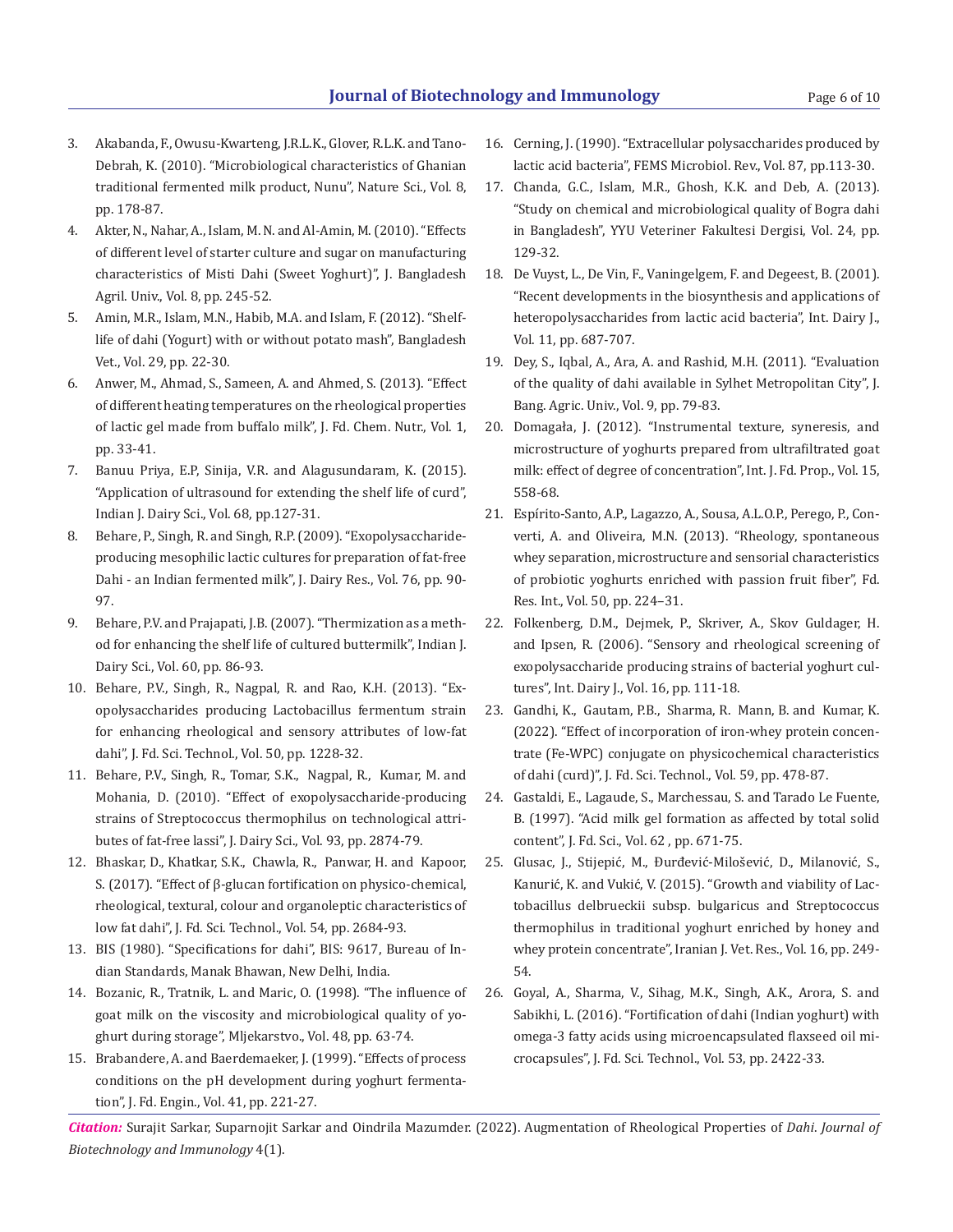- 27. Guler, Z. and Gursoy-Balci, A. (2011). "Evaluation of volatile compounds and free fatty acids in set types yoghurts made of ewes', goats' milk and their mixture using two different commercial starter cultures during refrigerated storage", Fd. Chem., Vol. 127, pp.1065-71.
- 28. Islam, M., Fakir, M.A.H., Rahman, M.A., Choudhury, K.A. (2017). "Comparative assessment of dahi (yogurt) collected from different areas of Bangladesh", Int. J. Nat. Soc. Sci., Vol. 4. Pp. 17- 25.
- 29. Islam, M.N., Muzahid, A.A.M., Habib, R., Mazed, M.A. and Salam, M.A. (2016). "Preparation of dahi from skim milk with different level of carrot juice", Bang. J. Ani. Sci., Vol. 45, pp. 36-43.
- 30. Jeanson, S., Hilgert, N., Coquillard, M., Seukpanya, C., Faiveley, M., Neveu, P., Abraham, C., Georgescu, V., Fourcassié, P. and Beuvier, E. (2009). "Milk acidification by Lactococcus lactis is improved by decreasing the level of dissolved oxygen rather than decreasing redox potential in the milk prior to inoculation", Int. J. Fd. Microbiol., Vol. 31, pp. 75-81.
- 31. Jolly, L., Vincent, S.J.F., Duboc, P. and Neeser, J.R. (2002). "Exploiting exopolysaccharides from lactic acid bacteria", Antonie van Leeuwenhoek, Vol. 82, pp. 367-74.
- 32. Karmas, E. and Bachmann, M.R. (1991). ''Novel natural yoghurt compositions and method of preparation'', US Patent 5 O 17 387, pp. 6.
- 33. Khurana, S., Gupta, V. K. and Meena, G. S. (2014). "Indian Effect of ultrafiltration of milk and inoculum level on titratable acidity and pH in dahi", J. Dairy Sci., Vol. 67, pp. 477-81.
- 34. Kiran, K.A.U., Appaiah, K.A.A. and Appaiah, S. (2012). " Extension of shelf life of curd – an Indian fermented milk by using a new isolate of Brevibacillus brevis strain as starter culture", Innovative Romanian Fd. Biotechnol., Vol. 10, pp. 48-55.
- 35. Kothakota, A., Kumar, A., Kumar, M., Juvvi, P., Rao, S. and Kautkar, S. (2014). "Characteristics of spray dried dahi powder with maltodextrin as an adjunct", Int. J. Agric., Environ. Biotechnol. , Vol. 7, pp. 849-65.
- 36. Lee, W. and Lucey, J. (2004). "Structure and physical properties of yoghurt gels: effect of inoculation rate and incubation temperature", J. Dairy Sci., Vol. 87, pp. 3153-64.
- 37. Lee, W.J. and Lucey, J.A. (2003). "Rheological properties, whey separation, and microstructure in set-style yoghurt: effects of heating temperature and incubation temperature", J. Texture Studies, Vol. 34, pp. 515–36.
- 38. Lee, W.J. and Lucey, J.A. (2010). "Formation and physical properties of yogurt," Asian-Aust. J. Ani. Sci., Vol. 23, pp. 1127-36.
- 39. Lucey, J. (2004). "Cultured dairy products: an overview of their gelation and texture properties", Int. J. Dairy Technol., Vol. 57, pp.77-84.
- 40. Lucey, J.A. (2002). "Formation and physical properties of milk protein gels", J. Dairy Sci., Vol. 85, pp. 281-94.
- 41. Marafon, A.P., Sumi, A.; Alcântara, M.R., Tamime, A.Y. and Nogueira de Oliveira, M. (2011). "Optimization of the rheological properties of probiotic yoghurts supplemented with milk proteins", LWT- Fd. Sci. Technol., Vol. 44, pp. 511-19.
- 42. Matin, A., Rahman, N., Islam, T. and Ahmed, F.B.H. (2020). "Effect of adding coconut milk on the physicochemical, proximate, microbial and sensory attributes of Dahi", Ukrainian J. Fd. Sci., Vol. 8., pp. 49-57.
- 43. Martın-Diana, A.B., Janer, C., Peláez, C. and Requena, T. (2003). "Development of a fermented goat's milk containing probiotic bacteria", Int. Dairy J., Vol. 13, pp. 827-33.
- 44. Martirosyan, D.M. and Singh, J.A. (2015). "New definition of functional food by FFC: what makes a new definition unique? ", Func. Fd. Hlth. Dis., Vol. 5, pp. 209-23.
- 45. Meena, P.K., Gupta, V.K., Meena, G.S., Raju, P.N. and Parmar, P.T. (2015). "Application of ultrafiltration technique for the quality improvement of dahi", J. Fd. Sci. Technol., Vol. 52, pp. 7974-83.
- 46. Mitra, S., Chakrabartty, P.K. and Biswas, S.R. (2010). "Potential production and preservation of dahi by Lactococcus lactis W8, a nisin-producing strain", LWT – Fd. Sci. Technol., Vol. 43, pp. 337-42.
- 47. Mohania, D., Kansal, V.K., Sagwal, R. and Shah, D. (2013). "Anticarcinogenic effect of probiotic dahi and piroxicam on DMHinduced colorectal carcinogenesis in wistar rats", Am. J. Cancer Ther. . Pharmacol., Vol. 1, Article ID 20130140, 17 pages.
- 48. Moreno-Montoro, M., Navarro-Alarcón, M., Bergillos-Meca, T., Giménez-Martínez, R., Sánchez-Hernández, S. and Olalla-Herrera, M. (2018). "Physicochemical, nutritional, and organoleptic characterization of a skimmed goat milk fermented with the probiotic strain Lactobacillus plantarum C4", Nutr., Vol. 10, 633, 16 pages.
- 49. Moreno-Montoro, M., Olalla, M., Giménez-Martínez, R., Bergillos-Meca, T., Ruiz-López, M.D., Cabrera-Vique, C., Artacho, R. amd Navarro-Alarcón, M. (2015). "Ultrafiltration of skimmed goat milk increases its nutritional value by concentrating nonfat solids such as proteins, Ca, P, Mg, and Zn", J. Dairy Sci., Vol. 98, pp. 7628-34.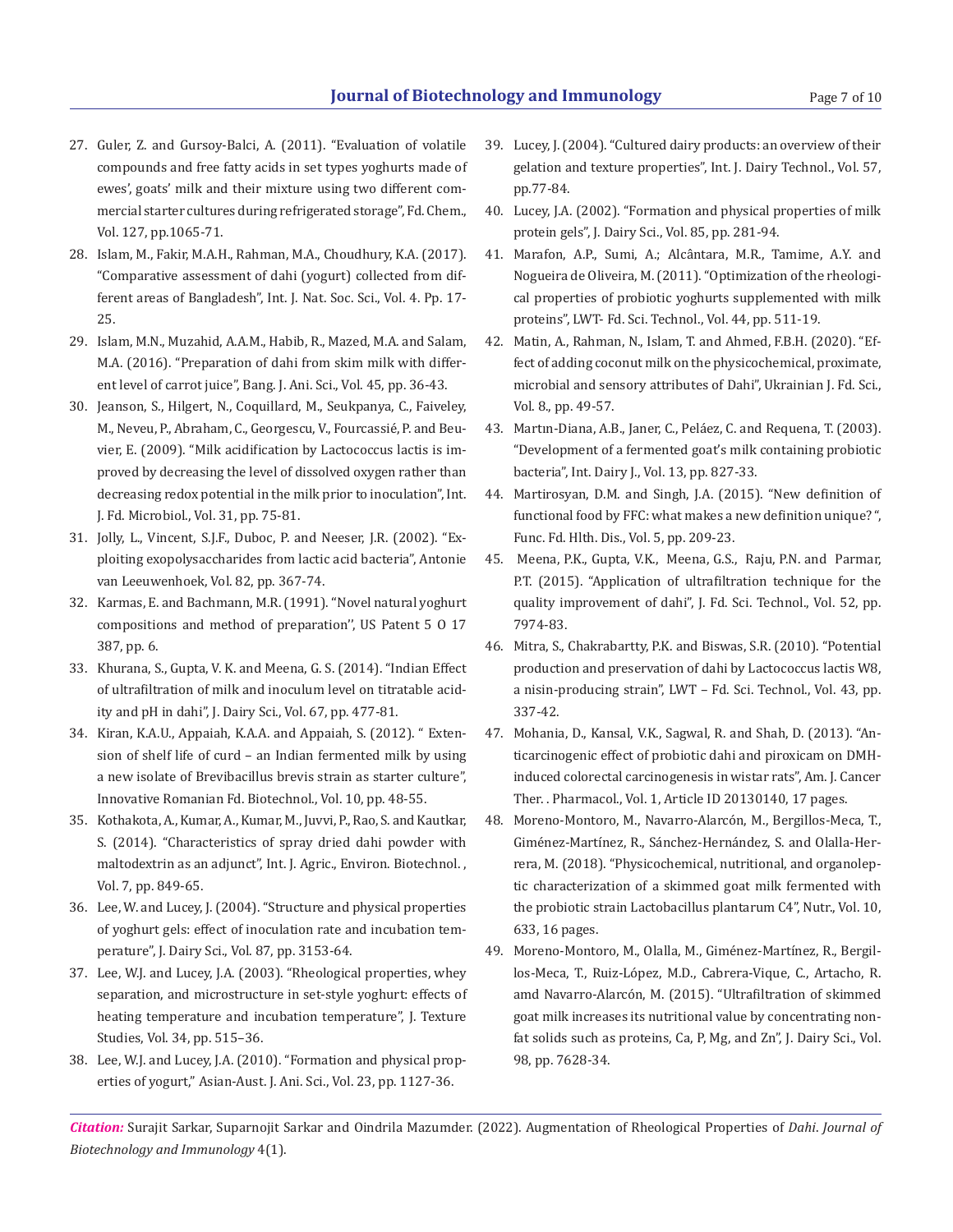Page 8 of 10

- 50. Murugan, M., Suganya, K. and Murugan, T. (2013). "Isolation and characterization of probiotic lactic acid bacteria from milk and curd samples", Int. J. Pharma Bio Sci., Vol. 4, pp. 317-24.
- 51. Nath, U. and Malik, R.K. (2016). "Screening and characterization of exopolysaccharide producing Lactobacillus spp.", Indian J. Dairy Sci., Vol. 69, pp. 154-64.
- 52. Nguyen, H.T.H., Ong, L., Kentish, S.E. and Gras, S.L. (2014). "The effect of fermentation temperature on the microstructure, physicochemical and rheological properties of probiotic buffalo yoghurt", Fd. Bioprocess Technol., Vol. 7, pp. 2538- 48.
- 53. Oldenhof, H., Wolkers, W. F., Fonseca, F., Passot, S. P. and Marin, M. (2005). "Effect ofsucrose and maltodextrin on the physical properties and survival of air-dried Lactobacillus bulgaricus: An in situ Fourier transform infrared spectroscopy study", Biotechnol. Progress, Vol. 21, pp. 885-92.
- 54. Patel, J.J., Bency A.K. and Patel, K.T. (2018). "Antibacterial activity of 'Dahi' prepared from dairy industry, cottage and house hold against food borne pathogens. Int. J. Curr. Microbiol. App. Sci., Vol. 7, pp. 2173-79.
- 55. Paul, I., Athmaselvi, K.A. and Geetha, P. (2016). "Physicochemical, sensorial and microbiological properties of mishti dahi supplemented with flax lignan during storage and its antidiabetic activity", Biosci. Biotechnol. Res. Asia, Vol. 13, pp. 1215- 22.
- 56. Pratap, D., Maurya, V.K., Kumar, N., Singh, R. and Upadhyay, A. (2018). "Studies on physico-chemical and organoleptic properties of soymilk blended dahi (curd) with toned milk (cattle milk)", Curr. Nutr. Fd. Sci., Vol. 14, pp. 61-67.
- 57. Praveen, K. (2000). "Physico-chemical and microstructural properties of dahi using EPS producing strains", M.Sc. Thesis, National Dairy Research Institute, Karnal, Haryana, India.
- 58. Purwandari, U., Shah, N.P. and Vasiljevic, T. (2007). "Effects of exopolysaccharide-producing strains of Streptococcus thermophilus on technological and rheological properties of set-type yoghurt", Int. Dairy J., Vol. 17, pp. 1344-52.
- 59. Pushkala, R. and Srividya, N. (2011). "Influence of aloe gel enrichment on the physicochemical, textural and sensory characteristics of dahi", J. Fd. Sci. Engin., Vol. 1, pp.141-53.
- 60. Rai, S.R., Pachisia, J. and Singh, S. (2018). "A study on the acceptability of plant-based milk and curd among the lactose intolerant people residing in Kolkata", Int. J. Hlth. Sci. Res., Vol. 8, pp. 38-43.
- 61. Raju, P.N. and Pal, D. (2014). "Effect of dietary fibers on physico-chemical, sensory and textural properties of misti dahi", J. Fd. Sci. Technol., Vol. 51, pp. 3124-33.
- 62. Rathi, M., Upadhyay, N., Dabur, R.S. and Goyal, A. (2015). "Formulation and physico-chemical analysis of whey-soymilk dahi", J. Fd. Sci. Technol., Vol. 52, pp. 968-75.
- 63. Roy Chowdhury, S. and Bhattacharyya, A.K. (2014). "Dahi made from raw, pasteurized and double pasteurized milk", Int. J. Res. Engine. Technol., Vol. 3, pp. 602-607.
- 64. Sarkar, S. (2008). "Innovations in Indian Fermented Milk Products - A Review", Fd. Biotechnol., Vol.22, pp. 78-97.
- 65. Sarkar, S. (2013). "Probiotics as functional foods: documented health benefits", Nutr. Fd. Sci. 43, pp. 107-15.
- 66. Sarkar, S. (2016 a). "Innovative Approaches to Upgrade Functional Properties of dahi", Int. J. Microbiol. Adv. Immunol., Vol. 04 (1e). 1.
- 67. Sarkar, S. (2016 b). "Effect of nisin on technological and microbiological characteristics of stirred yoghurt", J. Microbiol. Microb. Technol., Vol. 1:4.
- 68. Sarkar, S. (2019). "Potentiality of probiotic fruit yoghurt as a functional food - A Review", J. Nutr. Fd. Sci., Vol. 2: 009.
- 69. Sarkar, S., Kuila, R.K. and Misra, A.K. (1996 a). "Effect of incorporation of Gelodan ™ SB 253 (Stabilizer cum preservative) and nisin on the microbiological quality of shrikhand", Indian J. Dairy Sci., Vol. 49, pp. 176-84.
- 70. Sarkar, S., Kuila, R.K. and Misra, A.K. (1996 b). "Antibacterial activity of shrikhand", Indian J. Dairy Sci., Vol. 49, pp. 270-76.
- 71. Sarkar, S. and Misra, A.K. (2002). "Incorporation of Gelodan ™ SB 253 and nisin on the quality of shrikhand", Indian J. Dairy Biosci., Vol. 13, pp. 18-23.
- 72. Sarkar, S., Sur, A., Pal, R., Sarkar, K., Majhi, R., Biswas, T. and Banerjee, S. (2011). "Potential of dahi as a functional food", Indian Fd. Ind., Vol. 30, pp. 27-36.
- 73. Sarkar, S. and Sur, M. (2017). "Augmentation of biofunctionality of dahi", Int. J. Dairy Sci., Vol. 12, pp. 243-53.
- 74. Sarkar, S.P., Dave, J.M. and Sannabhadti, S.S. (1992 a). "A note on the effect of thermization of misti dahi on the acid producers count", Indian J. Dairy Sci., Vol. 45, pp. 131-34.
- 75. Sarkar, S.P., Dave, J.M. and Sannabhadti, S.S. (1992 b). "Effect of thermization of misti dahi on shelf life and Beta-D-galactosidase activity", Indian J. Dairy Sci., Vol. 45, pp. 135-39.
- 76. Sarker, M.T., Prabakusuma, A.S. and Islam, M.S. (2018). "Dahi (Curd) preparation from milk with different levels of carrot (Dacus carota) juice", MOJ Fd. Process Technol., Vol. 6, pp. 66- 71.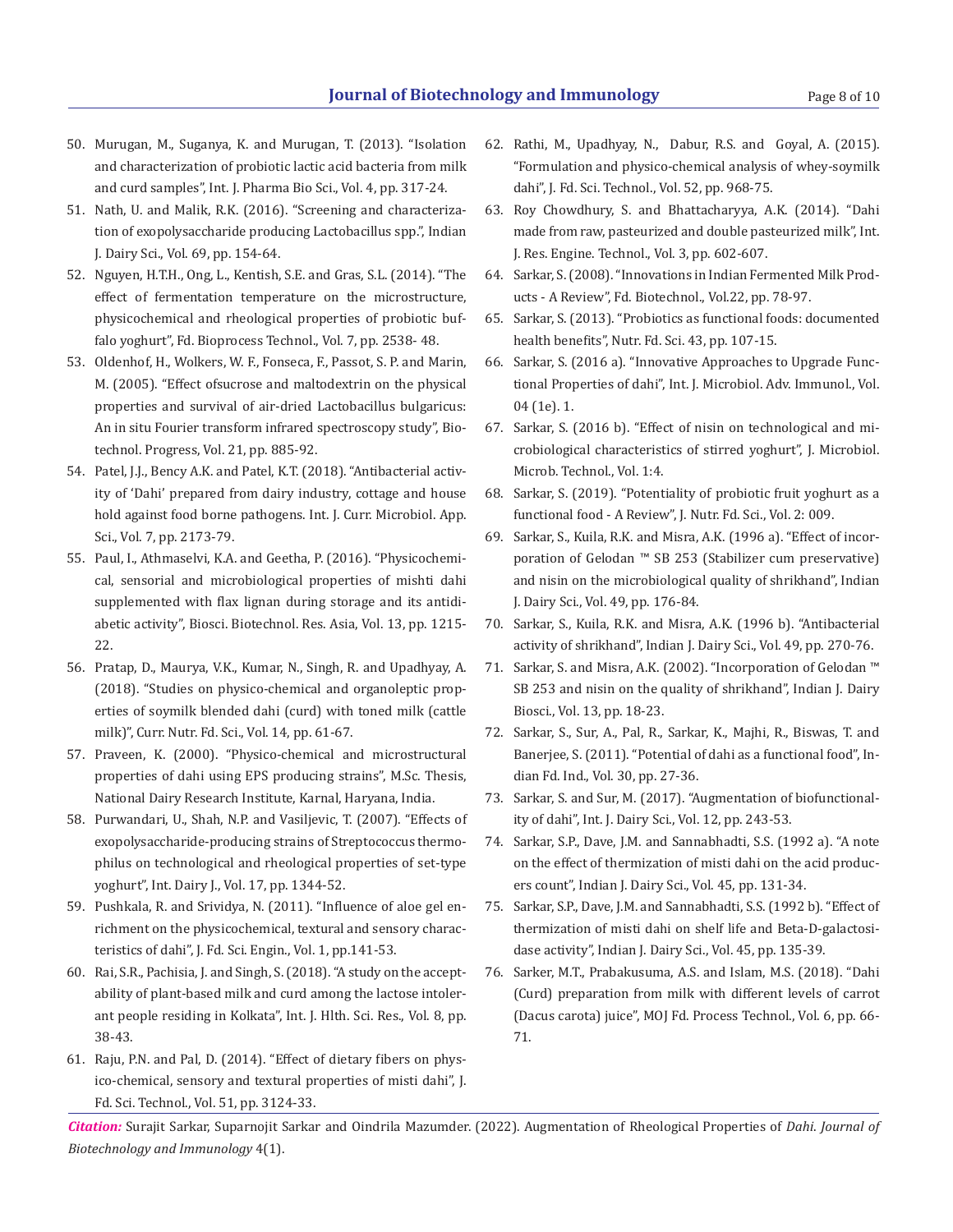- 77. Shandilya,U.K., Sharma, A., Kapilaa, R. and Kansal, V.K.(2016). "Probiotic dahi containing Lactobacillus acidophilus and Bifidobacterium bifidum modulates immunoglobulin levels and cytokines expression in whey proteins sensitized mice", J. Sci. Fd. Agric., Vol. 96,pp. 3180-87.
- 78. Shekh, A.L., Wadud, A., Islam, M. A., Rahman, S.M.E., Sarkar, M.M., Ding, T., Choi, J. and Oh, D. (2009). "Study on the quality of market dahi compared to laboratory made dahi", J. Fd. Hyg. Safety., Vol. 24, pp. 318-23.
- 79. Shekhar, Joe, J., Kumar, R., Jyothis, J., Ketan Kumar, R.M., Priya, Y.A., Jayaraj Rao, K. and Pagote, C.N. (2013). "Effect of heat treatment of milk on the sensory and rheological quality of dahi prepared from cow milk", J. Fd. Dairy Technol., Vol. 1, pp. 8-14.
- 80. Singh, J. and Kaul, Y. (1982). "Activity of yoghurt starter in different types of milk", Milchwiss., Vol. 37, pp. 731-32.
- 81. Singh, K.V., Singh, S.P., Chauhan, A.S. and Singh, S. (2015). "Chemical quality of misti dahi prepared from blending of soy milk with buffalo milk", Indian J. Sci. Technol., Vol. 8, pp. 1-6.
- 82. Singh, R., Kumar, R., Venkateshappa, R., Mann, B. and Tomar, S.K (2012). "Studies on physicochemical and antioxidant properties of strawberry polyphenol extract–fortified stirred dahi", Int. J. Dairy Technol., Vol 65, 6 pages.
- 83. Tamime, A.Y. and Robinson, R.K. (2007). "Background to manufacturing practice", Yoghurt: Science and Technology, Vol. 140, Cambridge, Woodhead.
- 84. Tomar, S.K. and Prasad, D.N. (1989). "Microstructure of yoghurt prepared from buffalo whole milk", Buffalo J., Vol. 5, pp. 25-32.
- 85. Turambekar, S.V. and Kulkarni, M.B. (1991). "Studies on the particle size distribution of mixed milk dahi", Indian J. Dairy Sci., Vol. 44, pp. 449-52.
- 86. Varghese, K.S. and Mishra, H.N. (2008). "Modeling of acidification kinetics and textural properties in dahi (Indian yogurt) made from buffalo milk using response surface methodology", Int. J. Dairy Technol., Vol, 61, pp. 284-89.
- 87. Vijayendra, S.V.N. and Gupta, R.C. (2012). "Assessment of probiotic and sensory properties of dahi and yoghurt prepared using bulk freeze-dried cultures in buffalo milk", Ann. Microbiol., Vol. 62, pp. 939-47.
- 88. Vijayendra, S.V.N. and Gupta, R.C. (2014). "Performance evaluation of bulk freeze dried starter cultures of dahi and yoghurt along with probiotic strains in standardized milk of cow and buffalo. J. Fd. Sci. Technol., Vol. 51, pp. 4114-19.
- 89. Vijayendra, S.V.N., Palanivel, G., Mahadevamma, S. and Tharanathan, R.N. (2008). "Physico-chemical characterization of an exopolysaccharide produced by a non-ropy strain of Leuconostoc sp. CFR 2181 isolated from dahi, an Indian traditional lactic fermented milk product", Carbohydrate Polymers, Vol. 72, pp. 300-307.
- 90. Villamiel, M. and De Jong, P. (2000). "Influence of high-intensity ultrasound and heat treatment in continuous flow on fat, proteins, and native enzymes of milk", J. Agric. Fd. Chem., Vol. 48, pp. 472-78.
- 91. Vivek, K.B., Reddy, K.K., Reddy, P.V.M., Kumar, M.S. and Narsaiah, K. (2013). "Effect of Co-encapsulation of probiotics with prebiotics and their survivability in dahi during storage", Int. J. Agric. Fd. Sci. Technol., Vol 4, pp. 67-75.
- 92. Wacher-Rodarte, C., Galvan, M.V., Farres, A., Gallardo, F., Marshall, V.M.E. and Garcia-Garibay, M. (1993). "Yogurt production from reconstituted skim milk powders using different polymer and non-polymer forming starter cultures", J. Dairy Res., Vol. 60, pp. 247-54.
- 93. Wu, S., Li, D., Li, S. J., Bhandari, B., Yang, B. L., Chen, X. D. and Mao, Z. (2009). "Effects of incubation temperature, starter culture level and total solids content on the rheological properties of yoghurt", Int. J. Fd. Engin., Vol. 5, pp.1-17.
- 94. Yadav, H., Jain, S. and Sinha, P.R. (2008). "Oral administration of dahi containing probiotic Lactobacillus acidophilus and Lactobacillus casei delayed the progression of streptozotocininduced diabetes in rats", J. Dairy Res., Vol. 75, pp.189-95.